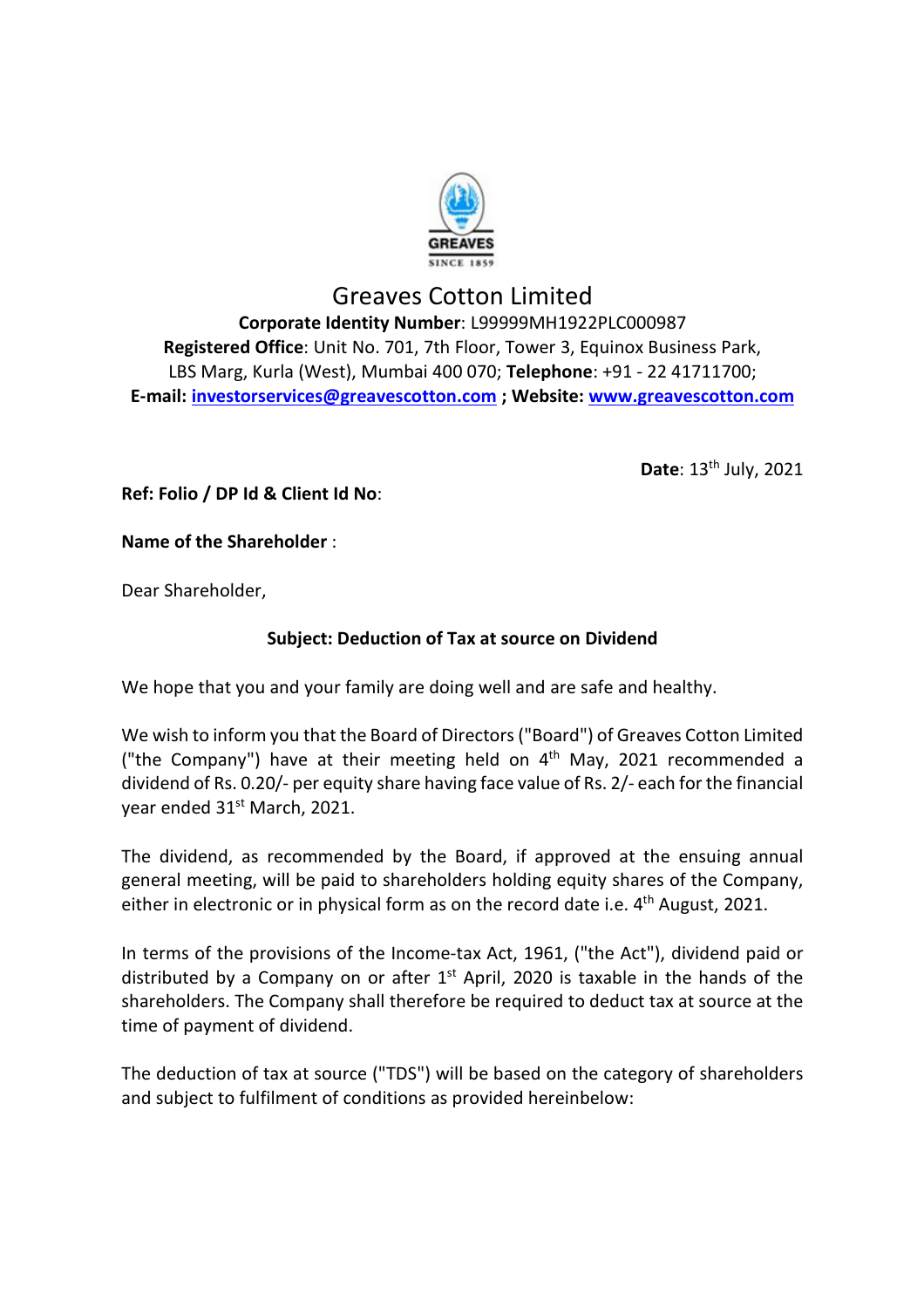## $\triangleright$  For Resident Shareholders

Tax will be deducted at source under Section 194 of the Act at 10% on the amount of dividend payable unless exempt under any of the provisions of the Act. However, in case of individuals, TDS would not apply if the aggregate of total dividend distributed to them by the Company during financial year does not exceed Rs.5,000.

Tax at source will not be deducted in cases where a shareholder provides Form 15G (applicable to all individual) / Form 15H (applicable to an individual above the age of 60 years), provided that the eligibility conditions are being met.

Click Here to fill the form 15G and Click Here to fill form 15H electronically.

Needless to mention, valid Permanent Account Number ("PAN") will be mandatorily required and in absence of PAN, TDS will be deducted at higher rates as per section 206AA of the Act. The Company reserves its right to recover any demand raised subsequently on the Company for not informing the Company or providing wrong information about applicability of Section 206AA in your case.

NIL /lower tax shall be deducted on the dividend payable to following resident shareholders on submission of self-declaration (as per format attached) as listed below:

- Insurance Companies: Declaration (refer format) by shareholder qualifying as Insurer as per section 2(7A) of the Insurance Act, 1938 along with self-attested copy of PAN card;
- Mutual Funds: Declaration (refer format) by Mutual Fund shareholder eligible for exemption under section 10(23D) of the Act, along with self-attested copies of registration documents and PAN card;
- Alternative Investment Fund (AIF) established in India: Declaration (refer format) that the shareholder is eligible for exemption under section 10(23FBA) of the Act and they are established as Category I or Category II AIF under the SEBI regulations. Copy of self-attested registration documents and PAN card should be provided.
- New Pension System Trust: Declaration (refer format) that the shareholder is eligible for exemption under section 10(44) of the Act along with self-attested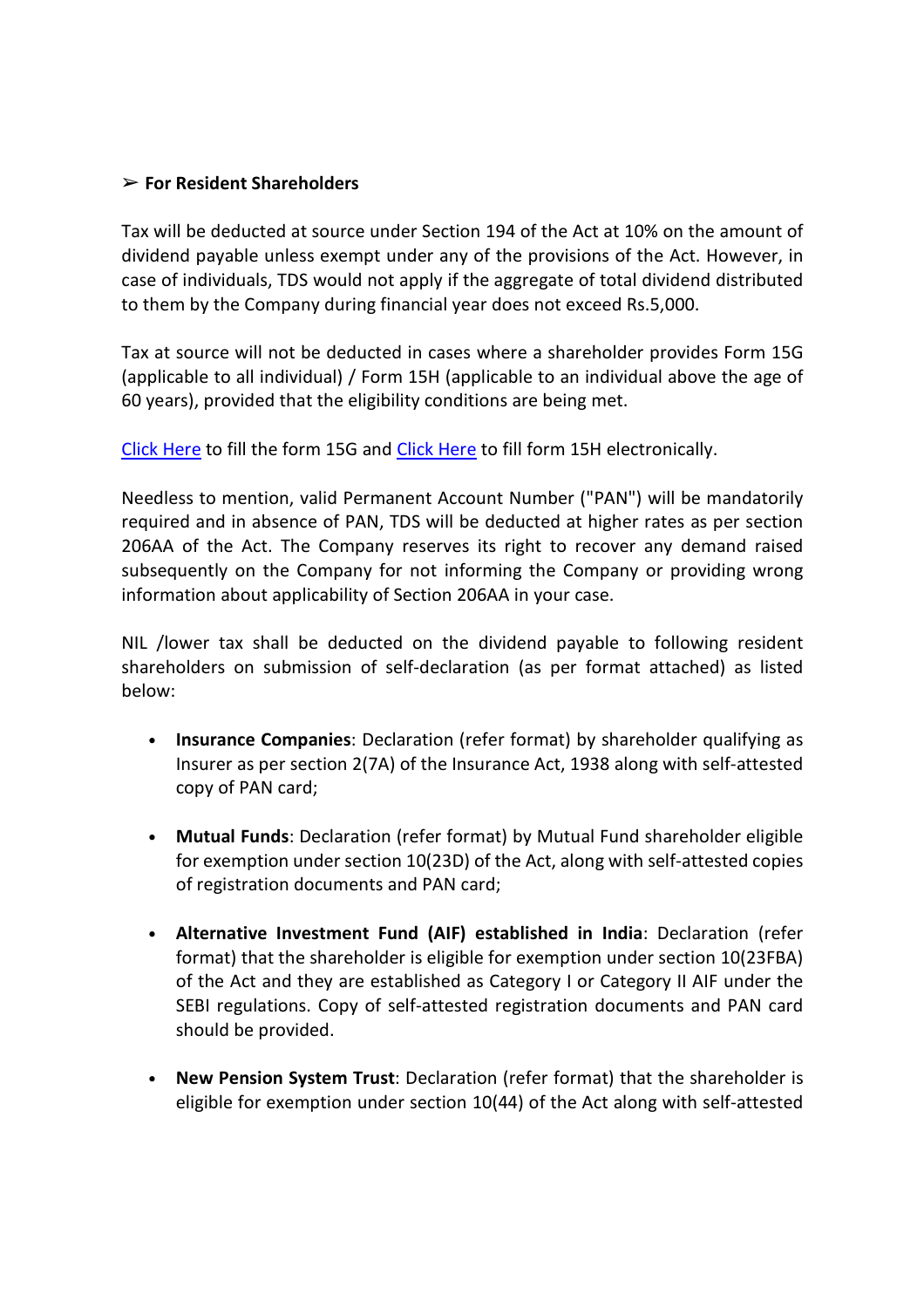copy of documentary evidence supporting the exemption and self-attested copy of PAN card.

- Other Shareholders Declaration (refer format) along with self-attested copy of documentary evidence supporting the exemption and self-attested copy of PAN card.
- Shareholders who have provided a valid certificate issued u/s. 197 of the Act for lower / nil rate of deduction or an exemption certificate issued by the income tax authorities, shall be considered, on submission of self-attested copy of the same along with Declaration (refer format).

# Click Here to download - Self Declaration (Resident shareholder)

Deduction of tax at a rate lower than statutory rate or no deduction of tax shall depend upon the completeness of the documents and the satisfactory review of the forms and the documents, submitted by Resident shareholders, by the Company.

# $\triangleright$  For Non-Resident Shareholders including Foreign Institutional Investors (FIIs) and Foreign Portfolio Investors (FPIs)

Tax is required to be withheld in accordance with the provisions of Section 195 and Section 196D of the Act at applicable rates in force. As per the relevant provisions of the Act, the withholding tax shall be at the rate of 20% (plus applicable surcharge and cess) on the amount of dividend payable.

However, as per Section 90 of the Act, a non-resident shareholder (including FIIs and FPIs) has the option to be governed by the provisions of the Double Tax Avoidance Agreement ("DTAA") between India and the country of tax residence of the shareholder, if they are more beneficial to the shareholder. For this purpose, i.e. to avail the tax treaty benefits, the non-resident shareholder will have to provide the following:

- i. Self-attested copy of PAN card, if any, allotted by the Indian income tax authorities;
- ii. Self-attested copy of Tax Residency Certificate ("TRC") obtained from the tax authorities of the country of which the shareholder is resident;
- iii. Self-declaration in Form 10F (refer format), if all the details required in this form are not mentioned in the TRC;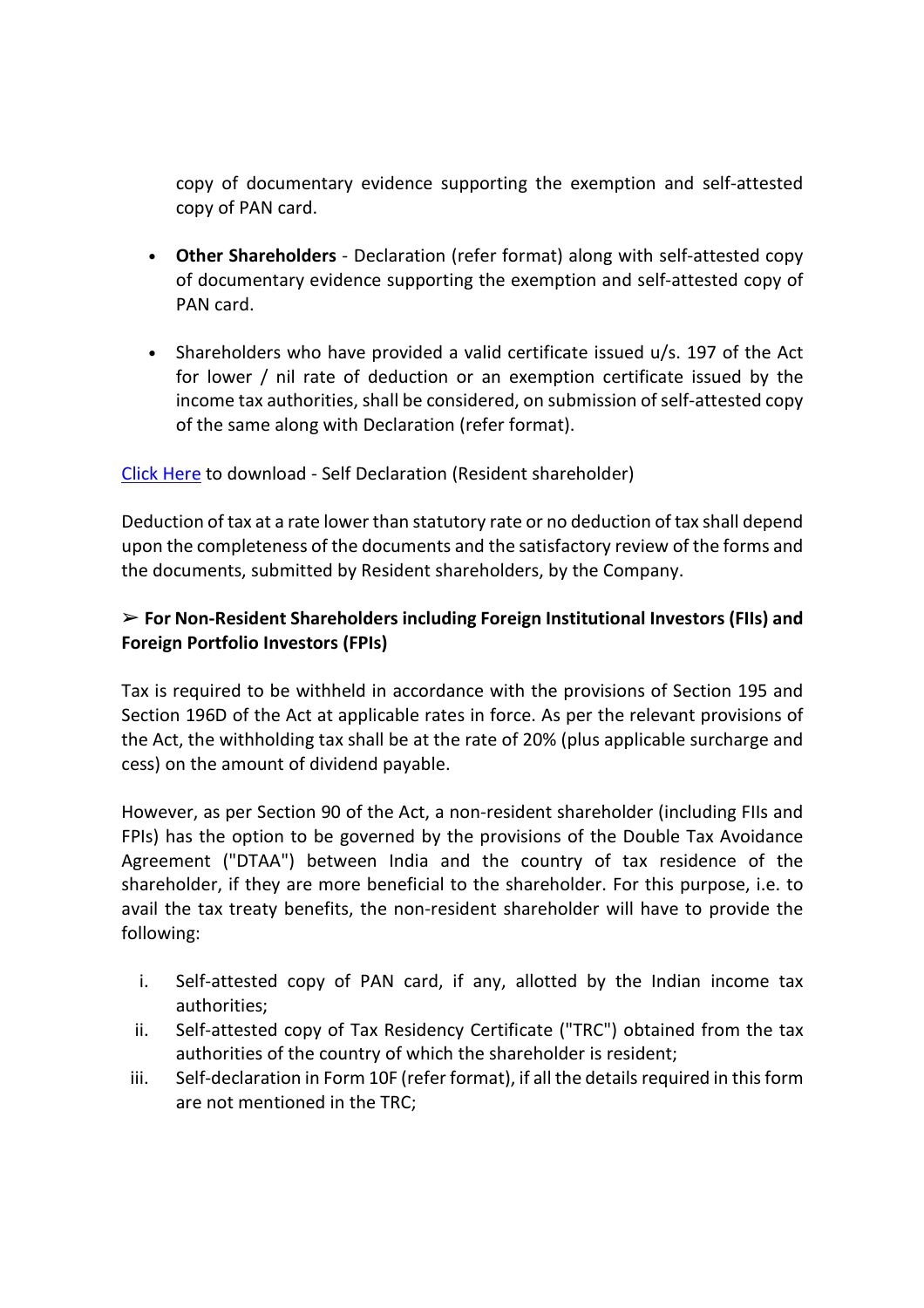- iv. Self-declaration (refer format) by the non-resident shareholder of meeting treaty eligibility requirement and satisfying beneficial ownership requirement (Non-resident having PE in India would need to comply with provisions of section 206AB of the Act).
- v. In case of Foreign Institutional Investors and Foreign Portfolio Investors, selfattested copy of SEBI registration certificate.
- vi. In case of shareholder being tax resident of Singapore, please furnish the letter issued by the competent authority or any other evidences demonstrating the non-applicability of Article 24 - Limitation of Relief under India-Singapore Double Taxation Avoidance Agreement.

Click Here to download - Form 10F

Click Here to download - Self Declaration (Non-Resident Shareholder)

Application of beneficial DTAA rate shall depend upon the completeness and satisfactory review by the Company of the documents submitted by non-resident shareholders and meeting requirement of Act read with applicable tax treaty. In absence of the same, the Company will not be obligated to apply the beneficial DTAA rates at the time of tax deduction on dividend amounts.

## $\geq$  Section 206AB of the Act

Rate of TDS @10% u/s 194 of the Act is subject to provisions of section 206AB of the Act (effective from 1<sup>st</sup> July, 2021) which introduces special provisions for TDS in respect of non-filers of income-tax return. As provided in section 206AB, tax is required to be deducted at higher of following rates in case of payments to specified persons:

- at twice the rate specified in the relevant provision of the Act; or

- at twice the rate or rates in force; or
- at the rate of 5%.

Where sections 206AA and 206AB are applicable i.e. the specified person has not submitted the PAN as well as not filed the return; the tax shall be deducted at the higher of the two rates prescribed in these two sections.

The term 'specified person' is defined in sub section (3) of section 206AB who satisfies the following conditions: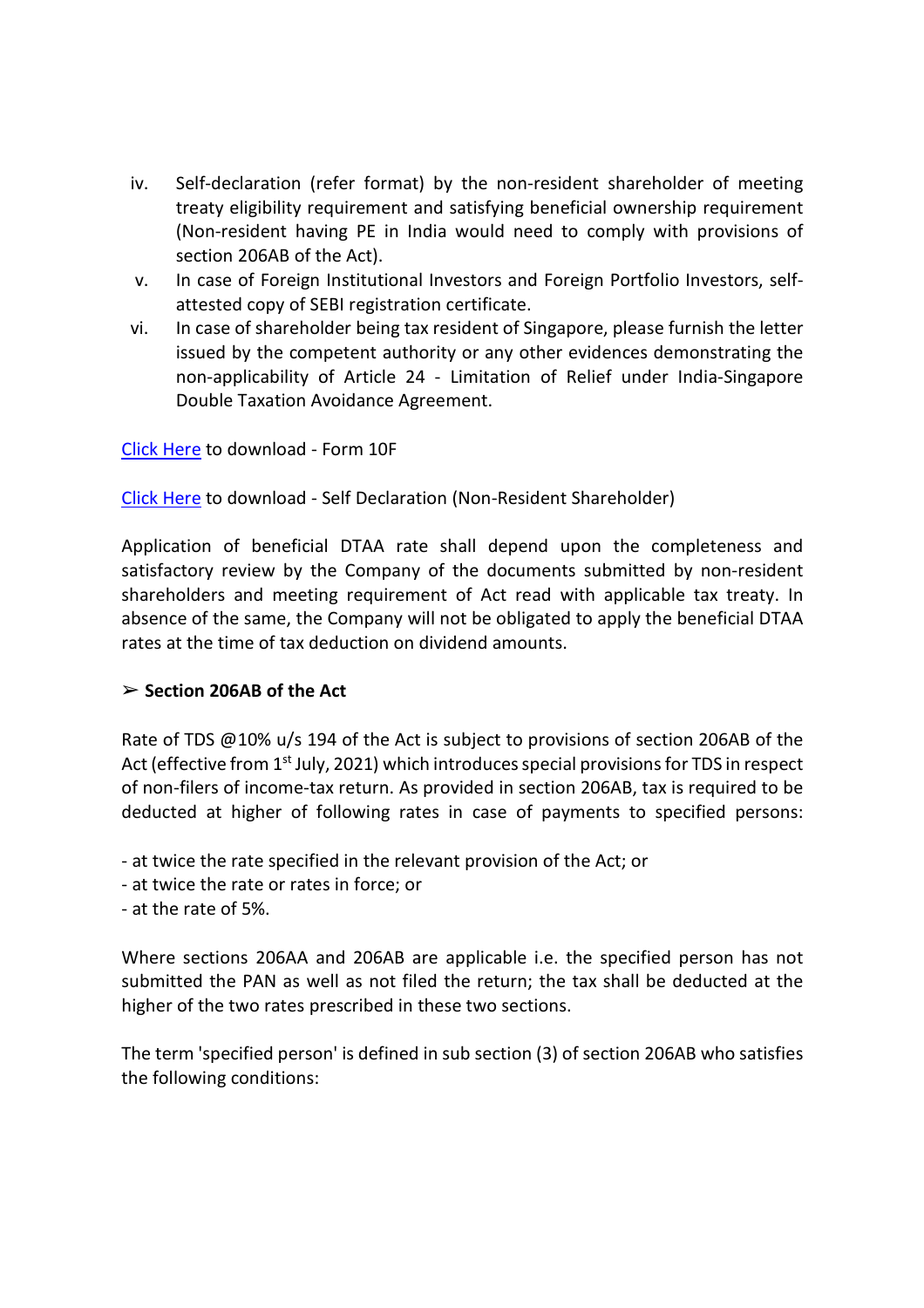- A person who has not filed the income tax return for two previous years immediately prior to the previous year in which tax is required to be deducted, for which the time limit of filing of return of income under section 139(1) of the Act has expired; and
- The aggregate of TDS /tax collected at source in his case is Rs.50,000 or more in each of these two previous years.

The non-resident who does not have the permanent establishment is excluded from the scope of a specified person.

In order to identify such non-filers, Central Board of Direct Taxes ("CBDT") has introduced a new utility 'Compliance Check for Section 206AB & 206CCA'. Company will check for each of its shareholders as to whether they qualify as a specified person or not as per section 206AB of the Act. Based on the report generated from the government utility, the company will apply higher withholding tax rate on such specified shareholders.

To enable us to determine the appropriate TDS / withholding tax rate applicable, we request you to provide the above details and documents not later than 30<sup>th</sup> July, 2021.

In terms of Rule 37BA of Income Tax Rules 1962, if dividend income on which tax has been deducted at source is assessable in the hands of a person other than the deductee, then such deductee should file declaration (refer format) with Company in the manner prescribed by the Rules.

In case tax on dividend is deducted at a higher rate in the absence of receipt or defect in any of the aforementioned details / documents, you will be able to claim refund of the excess tax deducted by filing your income tax return. No claim shall lie against the Company for such taxes deducted.

To summarise, dividend will be paid after deducting the tax at source as under:

- a. NIL for resident individual shareholders receiving dividend up to Rs. 5,000/- or in case Form 15G / Form 15H (as applicable) along with self-attested copy of PAN is submitted.
- b. 10% for other resident shareholders if valid PAN number is provided.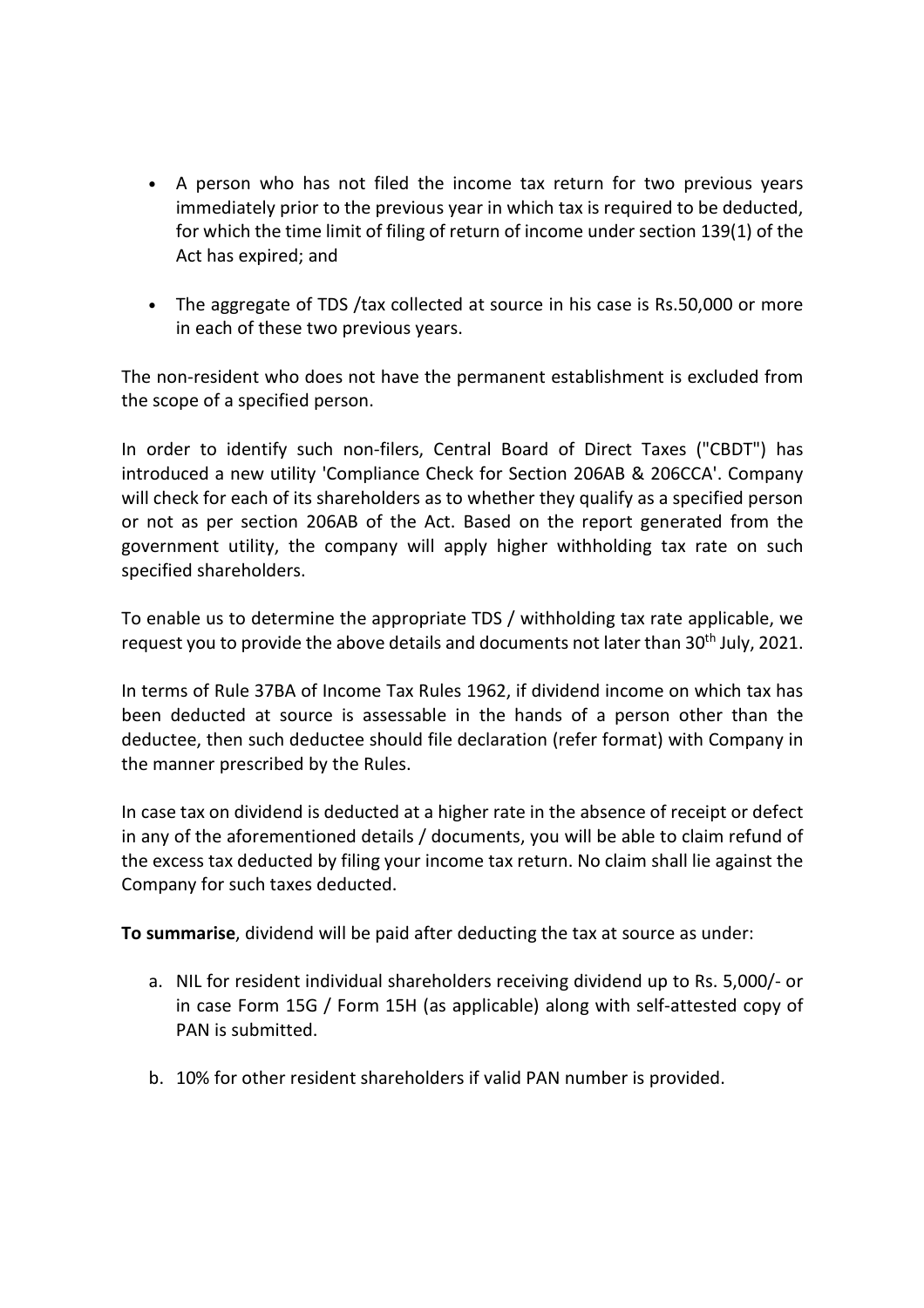- c. 20% for resident shareholders in case PAN is not provided / not available / not valid.
- d. Tax will be assessed on the basis of documents submitted by the non-resident shareholders.
- e. 20% plus applicable surcharge and cess for non-resident shareholders (depending on the category) in case if exemptions documents or treaty documents are not submitted.
- f. Rate as per respective DTAA in a case where non-resident has furnished valid treaty documents or exemption documents
- g. Lower / NIL TDS on submission of self-attested copy of the valid certificate issued under section 197 of the Act.

Aforesaid rates will be subject to applicability of section 206AB of the Act.

Tax deducted by the Company is final and no claim shall lie against the Company for tax deducted at higher rate, for any reason, whatsoever.

In the event of any income tax demand (including interest, penalty, etc.) arising from any misrepresentation, inaccuracy or omission of information provided by the Shareholder(s), such Shareholder(s) will be responsible to indemnify the Company and also provide the Company with all information/documents and co-operation in any appellate proceedings.

# $\triangleright$  Updation of PAN, email address and other details

Shareholders holding shares in dematerialized mode, are requested to update their records such as tax residential status, PAN, registered email addresses, mobile numbers and other details with their relevant depositories through their depository participants. Shareholders holding shares in physical mode are requested to furnish details to the Company's registrar and share transfer agent KFin Technologies Private Limited ("RTA"). The Company is obligated to deduct tax at source based on the records available with RTA and no request will be entertained for revision of TDS return.

Kindly note that the aforementioned documents should be uploaded with the Company's RTA at Click Here to submit the Tax Exemption Forms online or emailed to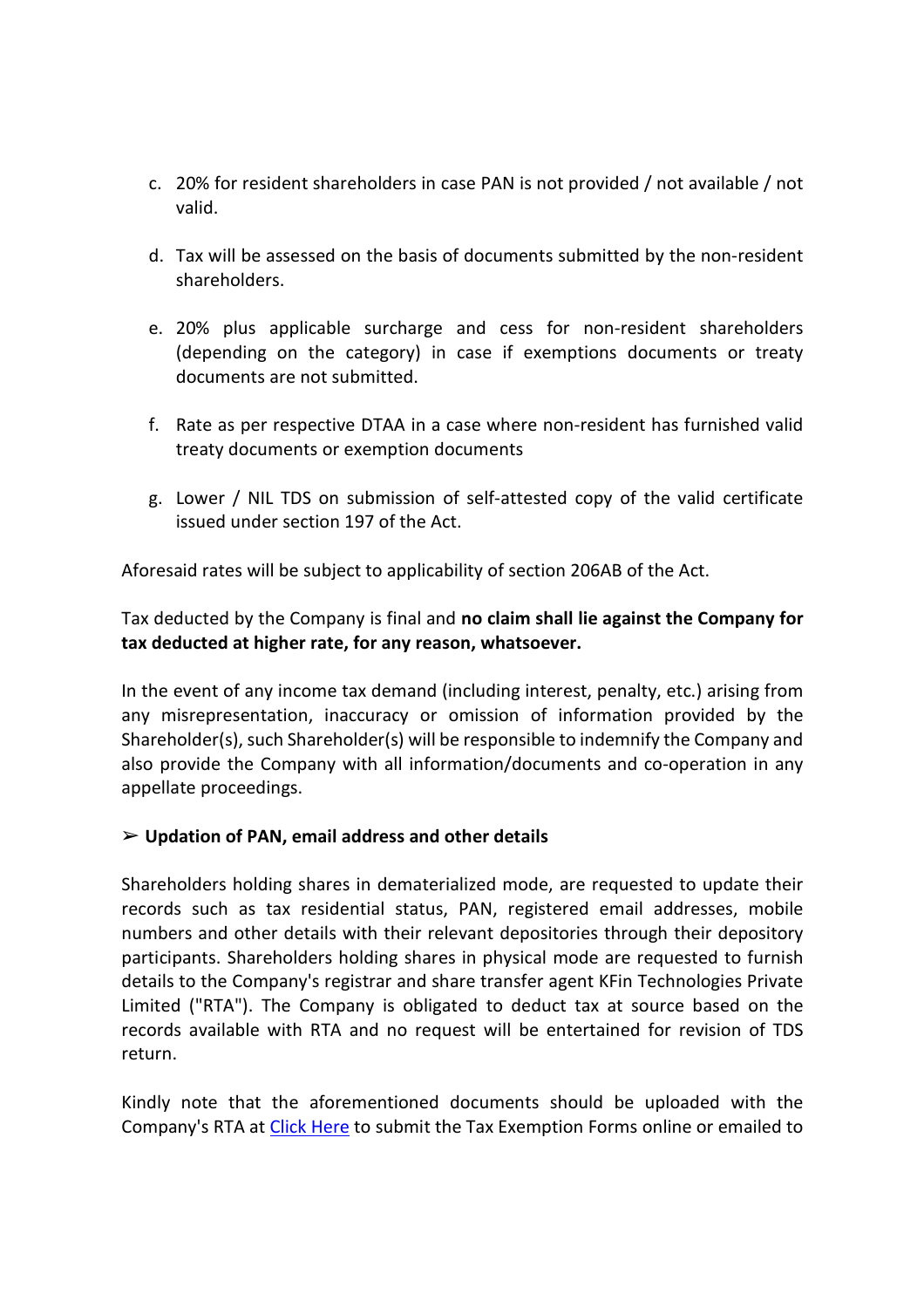einward.ris@kfintech.com. You can also email the same to investorservices@greavescotton.com. No communication on the tax determination / deduction shall be entertained after 30<sup>th</sup> July, 2021.

## $\triangleright$  Updation of Bank account details:

In case you are holding shares in the electronic form, we request you to submit / update your bank account details with your Depository Participant. In case your shareholding is in the physical form, you will have to submit a scanned copy of a covering letter, duly signed by you, along with a cancelled cheque leaf with your name and bank account details and a copy of your PAN card, duly self-attested, with the RTA. This will facilitate receipt of dividend directly into your bank account. In case the cancelled cheque leaf does not bear your name, please attach a copy of the bank passbook statement, duly self-attested.

We seek your co-operation in the matter. Thanking you,

Yours faithfully, For Greaves Cotton Limited,

Sd/- Atindra Basu General Counsel & Company Secretary

Disclaimer: The information set out hereinabove is included for general information purposes only and does not constitute legal or tax advice. Since the tax consequences are dependent on facts and circumstances of each case, the investors are advised to consult their own tax consultant with respect to specific tax implications arising out of receipt of dividend.

This is a system generated Email. Please do not reply to this Email.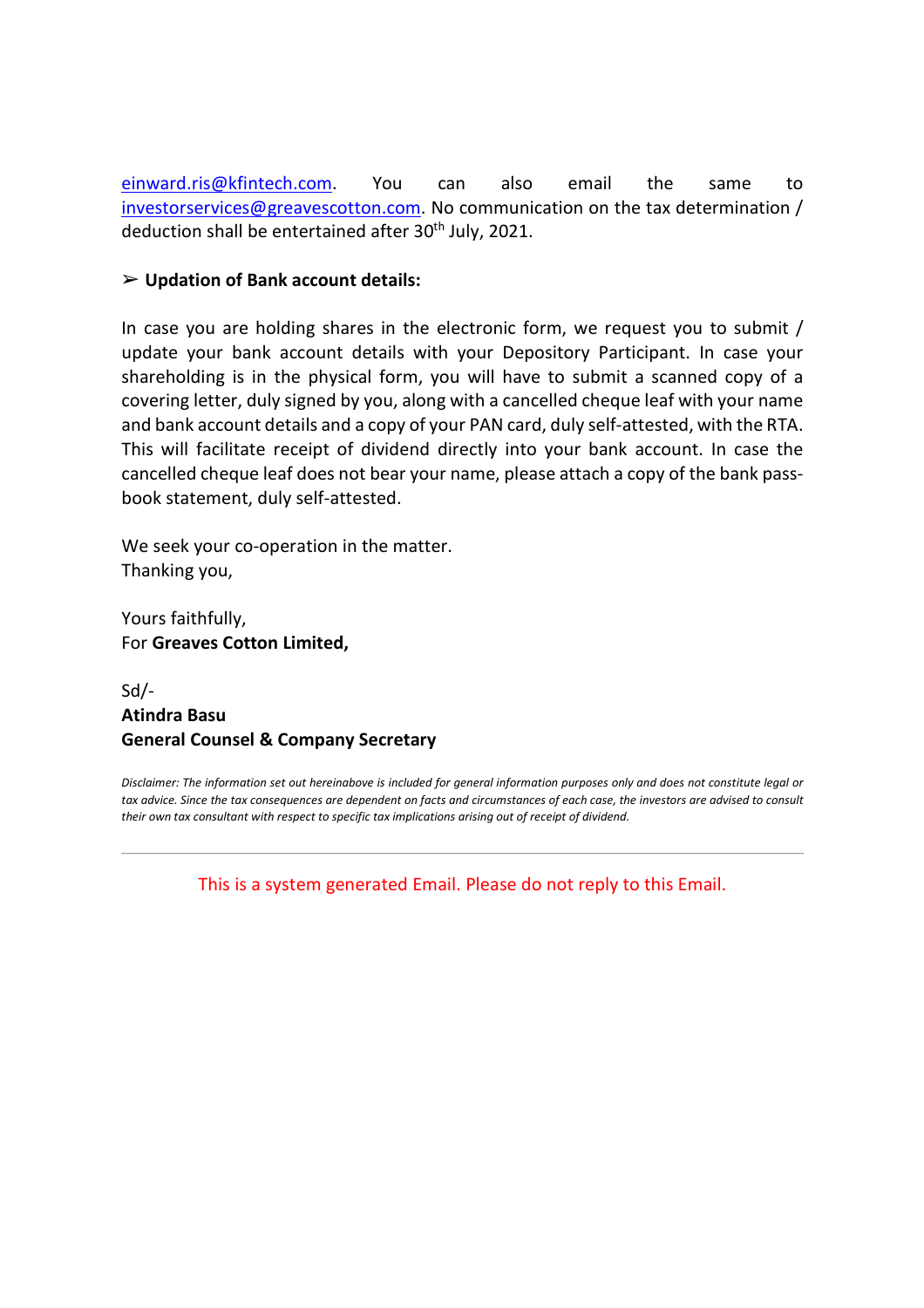## ""FORM NO. 15G [See section 197A(1), 197A(1A) and rule 29C]

#### Declaration under section 197A (1) and section 197A(1A) to be made by an individual or a person (not being a company or firm) claiming certain incomes without deduction of tax.

PART I

| 1. Name of Assessee (Declarant)                                                                                                                                         |                                                                                                      |                                   |                                                                     |                                            | 2. PAN of the Assessee <sup>1</sup> |                                                        |                  |              |
|-------------------------------------------------------------------------------------------------------------------------------------------------------------------------|------------------------------------------------------------------------------------------------------|-----------------------------------|---------------------------------------------------------------------|--------------------------------------------|-------------------------------------|--------------------------------------------------------|------------------|--------------|
| 3. Status $2$                                                                                                                                                           |                                                                                                      |                                   | 4. Previous year(P.Y.) $3$<br>(for which declaration is being made) |                                            |                                     | 5. Residential Status <sup>4</sup>                     |                  |              |
| 6. Flat/Door/Block No.<br>7. Name of Premises                                                                                                                           |                                                                                                      |                                   | 8. Road/Street/Lane                                                 |                                            |                                     | 9. Area/Locality                                       |                  |              |
|                                                                                                                                                                         | 10. Town/City/District<br>11. State                                                                  |                                   |                                                                     | <b>12. PIN</b>                             |                                     |                                                        | 13. Email        |              |
|                                                                                                                                                                         | 14. Telephone No. (with STD                                                                          |                                   | 15 (a) Whether assessed to tax under the                            |                                            |                                     |                                                        | Yes              | <b>No</b>    |
|                                                                                                                                                                         | Code) and Mobile No.                                                                                 |                                   |                                                                     | Income-tax Act, 1961 <sup>5</sup> :        |                                     |                                                        |                  | $\mathbf{I}$ |
|                                                                                                                                                                         |                                                                                                      |                                   |                                                                     |                                            |                                     | (b) If yes, latest assessment year for which assessed  |                  |              |
| 16. Estimated income for which this declaration is made<br>17. Estimated total income of the P.Y. in which<br>income mentioned in column 16 to be included <sup>6</sup> |                                                                                                      |                                   |                                                                     |                                            |                                     |                                                        |                  |              |
|                                                                                                                                                                         | 18. Details of Form No. 15G other than this form filed during the previous year, if any <sup>7</sup> |                                   |                                                                     |                                            |                                     |                                                        |                  |              |
|                                                                                                                                                                         | Total No. of Form No. 15G filed                                                                      |                                   |                                                                     |                                            |                                     | Aggregate amount of income for which Form No.15G filed |                  |              |
|                                                                                                                                                                         |                                                                                                      |                                   |                                                                     |                                            |                                     |                                                        |                  |              |
|                                                                                                                                                                         | 19. Details of income for which the declaration is filed                                             |                                   |                                                                     |                                            |                                     |                                                        |                  |              |
| SI.<br>No.                                                                                                                                                              |                                                                                                      | Identification number of relevant |                                                                     | Nature of<br>Section under which<br>income |                                     | tax is deductible                                      | Amount of income |              |
| $\mathbf{1}$                                                                                                                                                            | investment/account, etc. <sup>8</sup>                                                                |                                   |                                                                     |                                            |                                     |                                                        |                  |              |
| 2                                                                                                                                                                       |                                                                                                      |                                   |                                                                     |                                            |                                     |                                                        |                  |              |
| 3                                                                                                                                                                       |                                                                                                      |                                   |                                                                     |                                            |                                     |                                                        |                  |              |
| 4                                                                                                                                                                       |                                                                                                      |                                   |                                                                     |                                            |                                     |                                                        |                  |              |
| 5                                                                                                                                                                       |                                                                                                      |                                   |                                                                     |                                            |                                     |                                                        |                  |              |
| 6                                                                                                                                                                       |                                                                                                      |                                   |                                                                     |                                            |                                     |                                                        |                  |              |
| $\overline{7}$                                                                                                                                                          |                                                                                                      |                                   |                                                                     |                                            |                                     |                                                        |                  |              |

Signature of the Declarant<sup>9</sup>

#### Declaration/Verification<sup>10</sup>

| *I/We                                                                                                  | do hereby declare that to the best of *my/our knowledge and belief what is                                             |  |  |  |  |  |
|--------------------------------------------------------------------------------------------------------|------------------------------------------------------------------------------------------------------------------------|--|--|--|--|--|
|                                                                                                        | stated above is correct, complete and is truly stated. *I/We declare that the incomes referred to in this form are not |  |  |  |  |  |
|                                                                                                        | includible in the total income of any other person under sections 60 to 64 of the Income-tax Act, 1961. *I/We further  |  |  |  |  |  |
|                                                                                                        | declare that the tax *on my/our estimated total income including *income/incomes referred to in column 16 *and         |  |  |  |  |  |
|                                                                                                        | aggregate amount of *income/incomes referred to in column 18 computed in accordance with the provisions of the         |  |  |  |  |  |
| Income-tax Act, 1961, for the previous year ending on<br>relevant to the assessment year               |                                                                                                                        |  |  |  |  |  |
|                                                                                                        | will be nil. *I/We also declare that *my/our *income/incomes referred to in column 16 *and the aggregate amount of     |  |  |  |  |  |
| relevant to the assessment<br>*income/incomes referred to in column 18 for the previous year ending on |                                                                                                                        |  |  |  |  |  |
| year                                                                                                   | will not exceed the maximum amount which is not chargeable to income-tax.                                              |  |  |  |  |  |
| Place                                                                                                  |                                                                                                                        |  |  |  |  |  |

Date

Signature of the Declarant<sup>9</sup>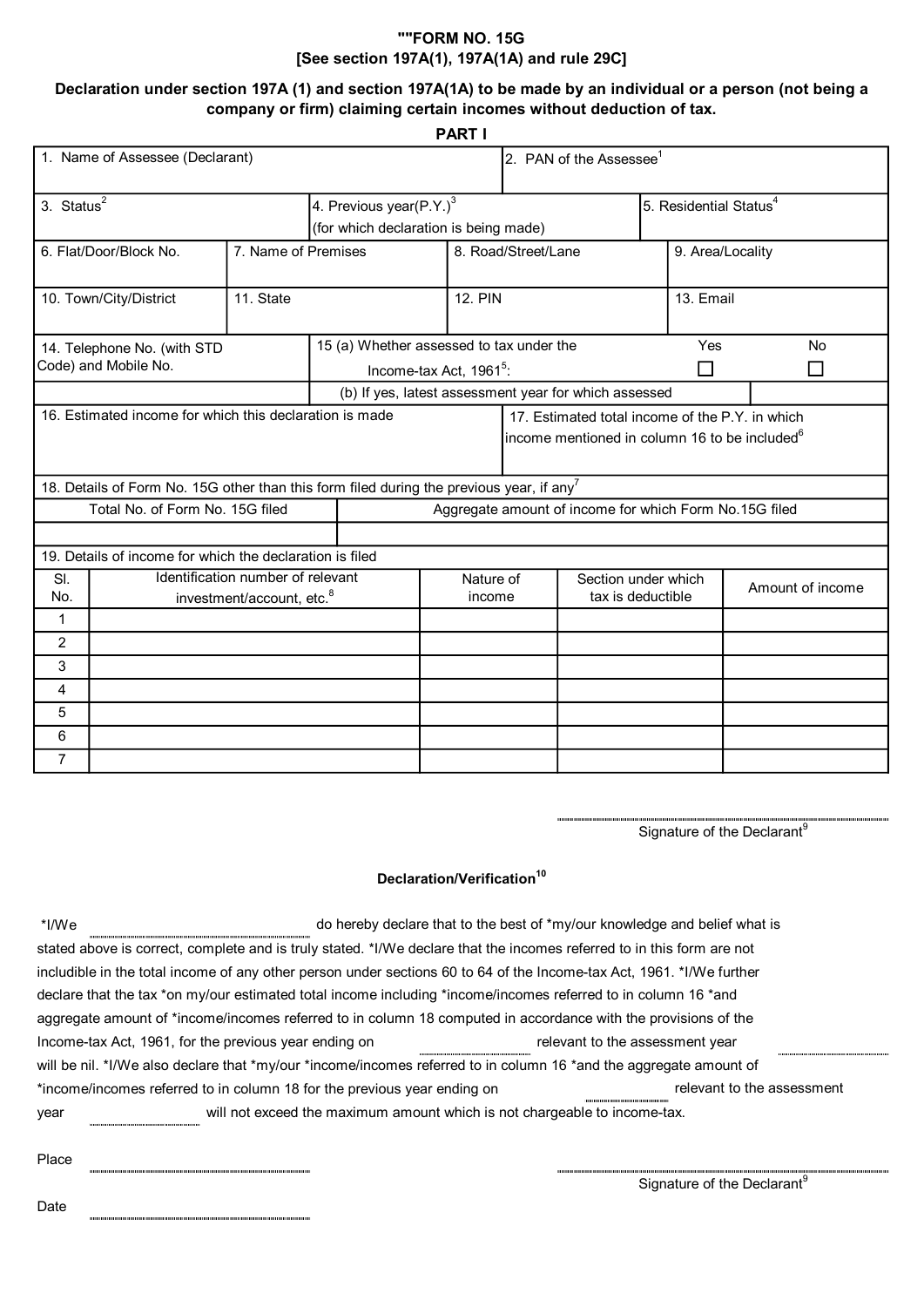#### PART II [To be filled by the person responsible for paying the income referred to in column 16 of Part I]

| 1. Name of the person responsible for paying          |                                                 |  | 2. Unique Identification No. <sup>11</sup>          |                                        |  |
|-------------------------------------------------------|-------------------------------------------------|--|-----------------------------------------------------|----------------------------------------|--|
| 3. PAN of the person<br>responsible for paying        | 4. Complete Address                             |  | 5. TAN of the person responsible for paying         |                                        |  |
| 6. Email                                              | 7. Telephone No. (with STD Code) and Mobile No. |  |                                                     | 8. Amount of income paid <sup>12</sup> |  |
| 9. Date on which Declaration is received (DD/MM/YYYY) |                                                 |  | 10. Date on which the income has been paid/credited |                                        |  |
|                                                       |                                                 |  |                                                     |                                        |  |

Place 

Date

Signature of the person responsible for paying the income referred to in column 16 of Part I

\*Delete whichever is not applicable.

<sup>1</sup> As per provisions of section 206AA(2), the declaration under section 197A(1) or 197A(1A) shall be invalid if the declarant fails to furnish his valid Permanent Account Number (PAN).

 $2$  Declaration can be furnished by an individual under section 197A(1) and a person (other than a company or a firm) under section 197A(1A).

 $3$  The financial vear to which the income pertains.

<sup>4</sup> Please mention the residential status as per the provisions of section 6 of the Income-tax Act, 1961.

<sup>5</sup> Please mention "Yes" if assessed to tax under the provisions of Income-tax Act, 1961 for any of the assessment year out of six assessment years preceding the year in which the declaration is filed.

 $6$  Please mention the amount of estimated total income of the previous year for which the declaration is filed including the amount of income for which this declaration is made.

 $^7$  In case any declaration(s) in Form No. 15G is filed before filing this declaration during the previous year, mention the total number of such Form No. 15G filed along with the aggregate amount of income for which said declaration(s) have been filed.

<sup>8</sup> Mention the distinctive number of shares, account number of term deposit, recurring deposit, National Savings Schemes, life insurance policy number, employee code, etc.

 $^9$ Indicate the capacity in which the declaration is furnished on behalf of a HUF, AOP, etc.

 $10$  Before signing the declaration/verification, the declarant should satisfy himself that the information furnished in this form is true, correct and complete in all respects. Any person making a false statement in the declaration shall be liable to prosecution under section 277 of the Income-tax Act, 1961 and on conviction be punishable-

(i) in a case where tax sought to be evaded exceeds twenty-five lakh rupees, with rigorous imprisonment which shall not be less than six months but which may extend to seven years and with fine;

(ii) in any other case, with rigorous imprisonment which shall not be less than three months but which may extend to two years and with fine.

 $11$  The person responsible for paying the income referred to in column 16 of Part I shall allot a unique identification number to all the Form No. 15G received by him during a quarter of the financial year and report this reference number along with the particulars prescribed in rule 31A(4)(vii) of the Income-tax Rules, 1962 in the TDS statement furnished for the same quarter. In case the person has also received Form No.15H during the same quarter, please allot separate series of serial number for Form No.15G and Form No.15H.

 $12$  The person responsible for paying the income referred to in column 16 of Part I shall not accept the declaration where the amount of income of the nature referred to in sub-section (1) or sub-section (1A) of section 197A or the aggregate of the amounts of such income credited or paid or likely to be credited or paid during the previous year in which such income is to be included exceeds the maximum amount which is not chargeable to tax. For deciding the eligibility, he is required to verify income or the aggregate amount of incomes, as the case may be, reported by the declarant in columns 16 and 18.;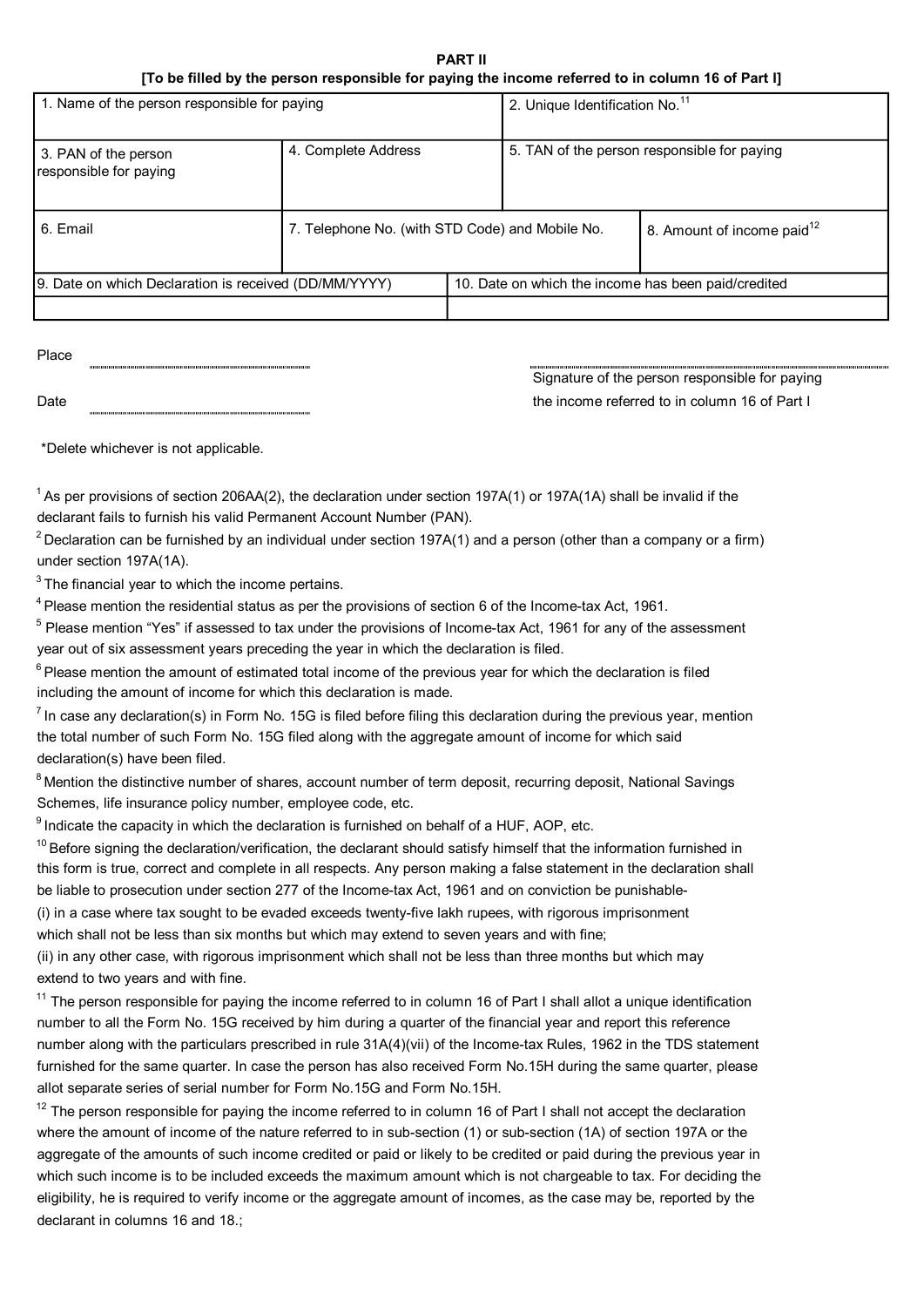### FORM NO. 15H [See section 197A(1C) and rule 29C]

#### Declaration under section 197A(1C) to be made by an individual who is of the age of sixty years or more claiming certain incomes without deduction of tax.

| <b>PART I</b>                                              |                                                                                                  |                                                                |                                                        |                                                                                                              |                                          |                                               |                     |  |
|------------------------------------------------------------|--------------------------------------------------------------------------------------------------|----------------------------------------------------------------|--------------------------------------------------------|--------------------------------------------------------------------------------------------------------------|------------------------------------------|-----------------------------------------------|---------------------|--|
| 1. Name of Assessee (Declarant)                            |                                                                                                  |                                                                |                                                        | 2. PAN of the Assessee1                                                                                      |                                          | 3. Date of Birth <sup>2</sup><br>(DD/MM/YYYY) |                     |  |
|                                                            | 4. Previous year(P.Y.) <sup>3</sup> (for which                                                   |                                                                |                                                        | 5. Flat/Door/Block No.                                                                                       |                                          | 6. Name of Premises                           |                     |  |
| declaration is being made)                                 |                                                                                                  |                                                                |                                                        |                                                                                                              |                                          |                                               |                     |  |
|                                                            | 7. Road/Street/Lane                                                                              | 8. Area/Locality                                               |                                                        | 9. Town/City/District                                                                                        |                                          | 10. State                                     |                     |  |
| <b>11. PIN</b>                                             |                                                                                                  | 12. Email                                                      |                                                        | 13. Telephone No. (with STD Code) and Mobile No.                                                             |                                          |                                               |                     |  |
|                                                            | 14 (a) Whether assessed to tax <sup>4</sup> :                                                    |                                                                |                                                        | Yes                                                                                                          | $No$ $\Box$                              |                                               |                     |  |
|                                                            | (b) If yes, latest assessment year for which assessed                                            |                                                                |                                                        |                                                                                                              |                                          |                                               |                     |  |
| 15. Estimated income for which this declaration is<br>made |                                                                                                  |                                                                |                                                        | 16. Estimated total income of the P.Y. in which income<br>mentioned in column 15 to be included <sup>5</sup> |                                          |                                               |                     |  |
|                                                            | 17. Details of Form No.15H other than this form filed for the previous year, if any <sup>6</sup> |                                                                |                                                        |                                                                                                              |                                          |                                               |                     |  |
| Total No. of Form No. 15H filed                            |                                                                                                  |                                                                | Aggregate amount of income for which Form No.15H filed |                                                                                                              |                                          |                                               |                     |  |
|                                                            | 18. Details of income for which the declaration is filed                                         |                                                                |                                                        |                                                                                                              |                                          |                                               |                     |  |
| SI.<br>No.                                                 |                                                                                                  | Identification number of relevant<br>investment/account, etc.7 |                                                        | Nature of<br>income                                                                                          | Section under which<br>tax is deductible |                                               | Amount of<br>income |  |
| $\mathbf 1$                                                |                                                                                                  |                                                                |                                                        |                                                                                                              |                                          |                                               |                     |  |
| 2                                                          |                                                                                                  |                                                                |                                                        |                                                                                                              |                                          |                                               |                     |  |
| 3                                                          |                                                                                                  |                                                                |                                                        |                                                                                                              |                                          |                                               |                     |  |
| 4                                                          |                                                                                                  |                                                                |                                                        |                                                                                                              |                                          |                                               |                     |  |
| 5                                                          |                                                                                                  |                                                                |                                                        |                                                                                                              |                                          |                                               |                     |  |
| 6<br>$\overline{7}$                                        |                                                                                                  |                                                                |                                                        |                                                                                                              |                                          |                                               |                     |  |
| 8                                                          |                                                                                                  |                                                                |                                                        |                                                                                                              |                                          |                                               |                     |  |
|                                                            |                                                                                                  |                                                                |                                                        |                                                                                                              |                                          |                                               |                     |  |

Signature of the Declarant

#### Declaration/Verification<sup>8</sup>

| do hereby declare that I am resident in India within the meaning of section 6 of the<br>Income Tax Act, 1961. I also hereby declare that to the best of my knowledge and belief what is stated above is<br>correct, complete and is truly stated and that the incomes referred to in this form are not includible in the total<br>income of any other person under sections 60 to 64 of the Income-tax Act, 1961. I further declare that the tax on my<br>estimated total income including *income/incomes referred to in column 15 *and aggregate amount of<br>*income/incomes referred to in column 17 computed in accordance with the provisions of the Income-tax Act, 1961, |  |
|----------------------------------------------------------------------------------------------------------------------------------------------------------------------------------------------------------------------------------------------------------------------------------------------------------------------------------------------------------------------------------------------------------------------------------------------------------------------------------------------------------------------------------------------------------------------------------------------------------------------------------------------------------------------------------|--|
| for the previous year ending on<br>relevant to the assessment year<br>will be nil.                                                                                                                                                                                                                                                                                                                                                                                                                                                                                                                                                                                               |  |

| <br> |
|------|

Signature of the Declarant

Date :

Download Link maxutils.com/fdn/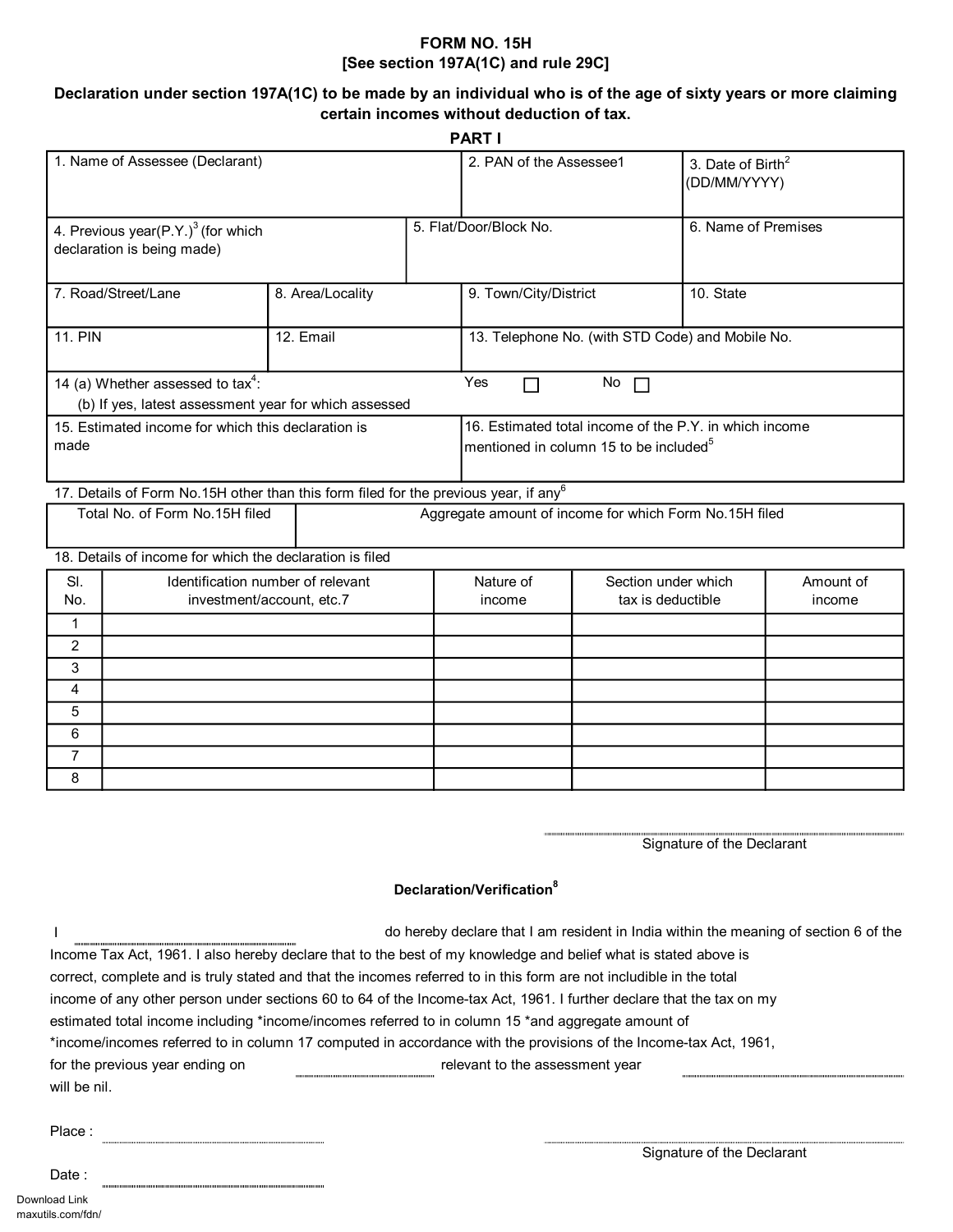#### PART II [To be filled by the person responsible for paying the income referred to in column 15 of Part I]

| 1. Name of the person responsible for paying          |                                                 |                                                     | 2. Unique Identification No. <sup>9</sup>   |                                        |
|-------------------------------------------------------|-------------------------------------------------|-----------------------------------------------------|---------------------------------------------|----------------------------------------|
| 3. PAN of the person responsible<br>for paying        | 4. Complete Address                             |                                                     | 5. TAN of the person responsible for paying |                                        |
| 6. Email                                              | 7. Telephone No. (with STD Code) and Mobile No. |                                                     |                                             | 8. Amount of income paid <sup>10</sup> |
| 9. Date on which Declaration is received (DD/MM/YYYY) |                                                 | 10. Date on which the income has been paid/credited |                                             |                                        |

Place : 

Signature of the person responsible for paying

Date : the income referred to in column 15 of Part I

#### \*Delete whichever is not applicable.

 $1$ As per provisions of section 206AA(2), the declaration under section 197A(1C) shall be invalid if the declarant fails to furnish his valid Permanent Account Number (PAN).

 $2$  Declaration can be furnished by a resident individual who is of the age of 60 years or more at any time during the previous year.

 $3$  The financial year to which the income pertains.

<sup>4</sup> Please mention "Yes" if assessed to tax under the provisions of Income-tax Act, 1961 for any of the assessment year out of six assessment years preceding the year in which the declaration is filed.

<sup>5</sup> Please mention the amount of estimated total income of the previous year for which the declaration is filed including the amount of income for which this declaration is made.

 $^6$  In case any declaration(s) in Form No. 15H is filed before filing this declaration during the previous year, mention the total number of such Form No. 15H filed along with the aggregate amount of income for which said declaration(s) have been filed.

 $7$  Mention the distinctive number of shares, account number of term deposit, recurring deposit, National Savings Schemes, life insurance policy number, employee code, etc.

 $8$  Before signing the declaration/verification, the declarant should satisfy himself that the information furnished in this form is true, correct and complete in all respects. Any person making a false statement in the declaration shall be liable to prosecution under section 277 of the Income-tax Act, 1961 and on conviction be punishable-

(i) in a case where tax sought to be evaded exceeds twenty-five lakh rupees, with rigorous imprisonment which shall not be less than six months but which may extend to seven years and with fine;

(ii) in any other case, with rigorous imprisonment which shall not be less than three months but which may extend to two years and with fine.

 $9$  The person responsible for paying the income referred to in column 15 of Part I shall allot a unique identification number to all the Form No. 15H received by him during a quarter of the financial year and report this reference number along with the particulars prescribed in rule 31A(4)(vii) of the Income-tax Rules, 1962 in the TDS statement furnished for the same quarter. In case the person has also received Form No.15G during the same quarter, please allot separate series of serial number for Form No.15H and Form No.15G.

 $10$  The person responsible for paying the income referred to in column 15 of Part I shall not accept the declaration where the amount of income of the nature referred to in section 197A(1C) or the aggregate of the amounts of such income credited or paid or likely to be credited or paid during the previous year in which such income is to be included exceeds the maximum amount which is not chargeable to tax after allowing for deduction(s) under Chapter VI-A, if any, or set off of loss, if any, under the head "income from house property" for which the declarant is eligible. For deciding the eligibility, he is required to verify income or the aggregate amount of incomes, as the case may be, reported by the declarant in columns 15 and 17.".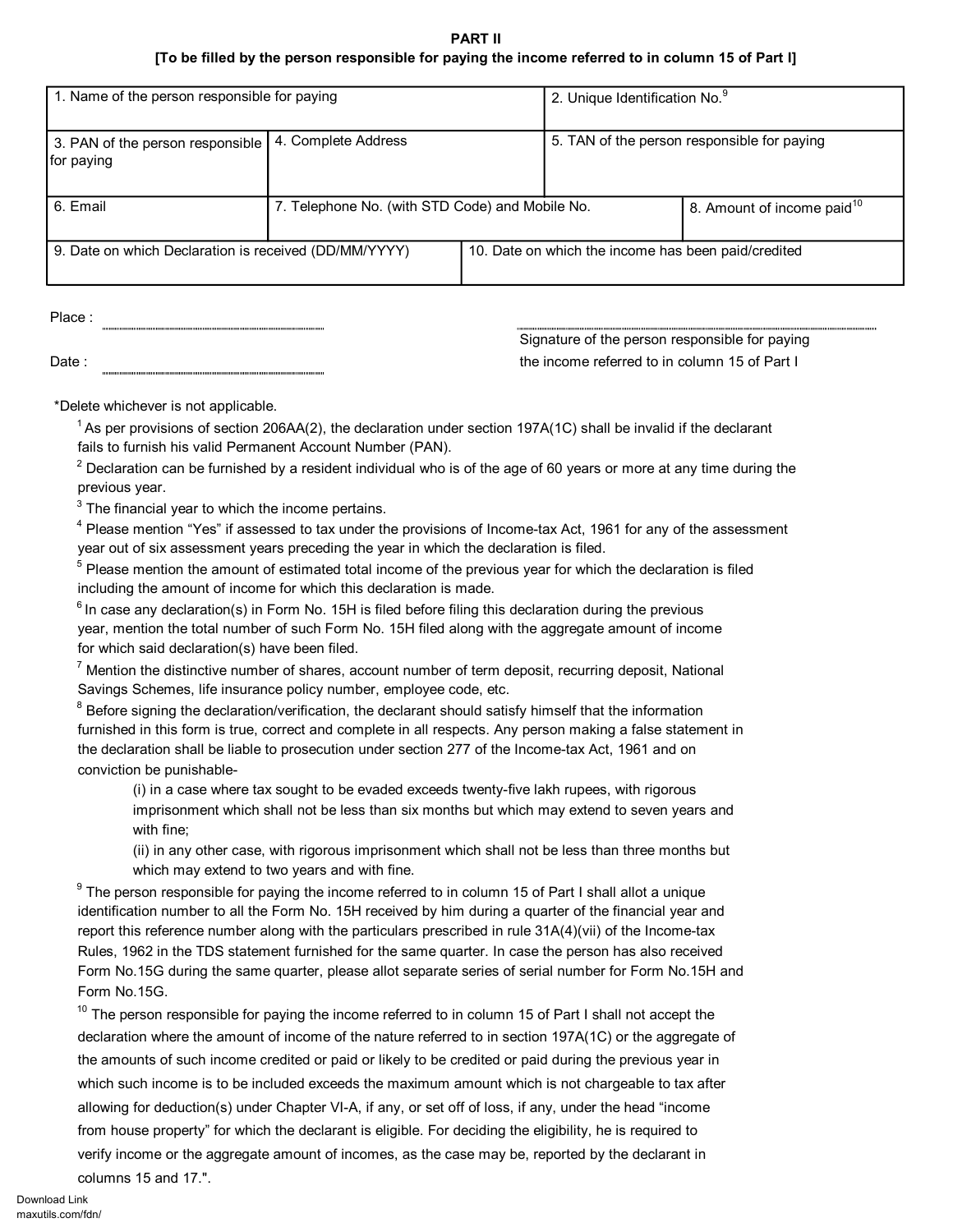Provided that such person shall accept the declaration in a case where income of the assessee, who is eligible for rebate of income-tax under section 87A, is higher than the income for which declaration can be accepted as per this note, but his tax liability shall be nil after taking into account the rebate available to him under the said section 87A.".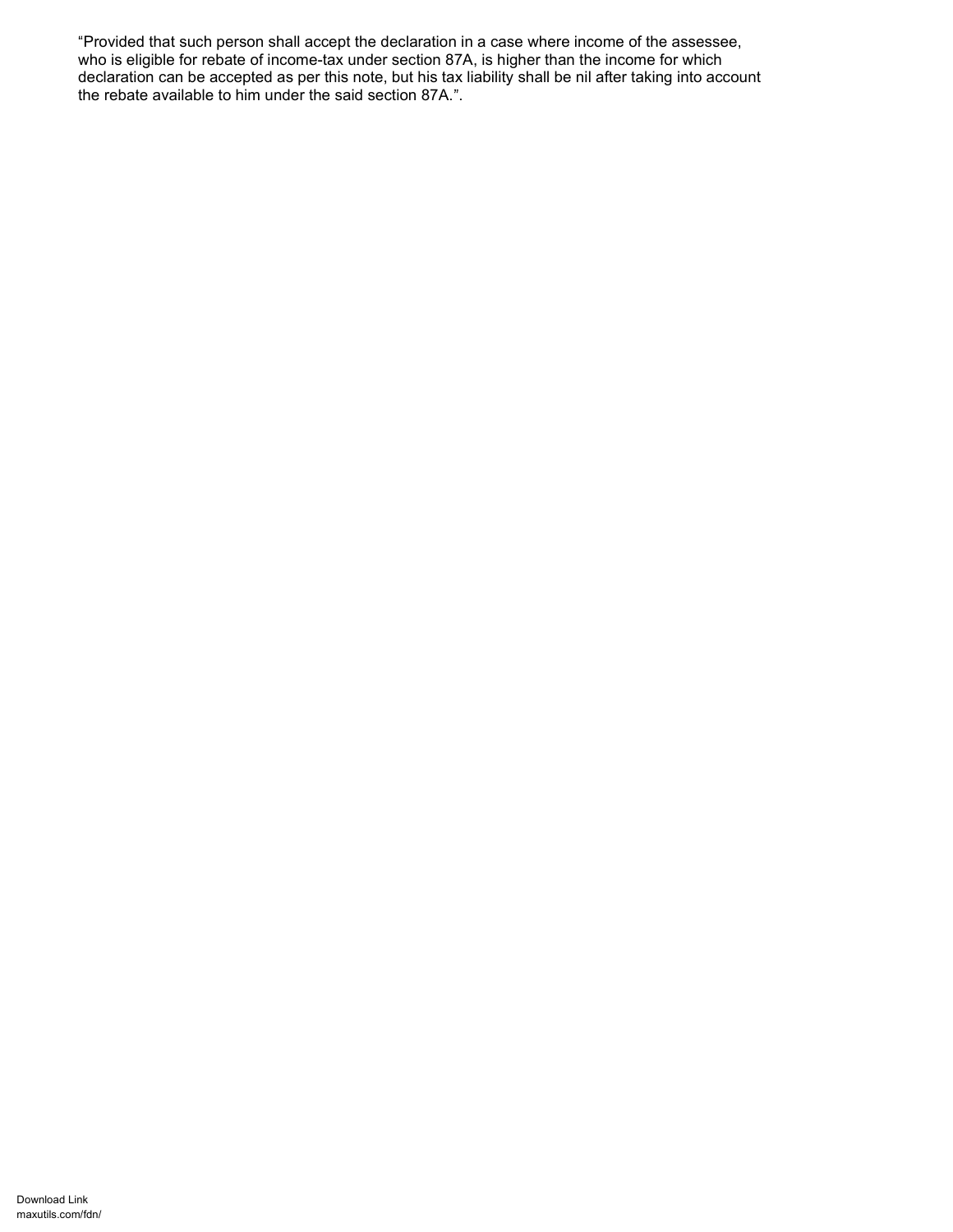Date:

To Greaves Cotton Limited Unit no. 701,  $7<sup>th</sup>$  Floor, Tower 3, Equinox Business Park, LBS Marg, Kurla West, Mumbai - 400070

#### **Subject: Declaration regarding Category, Beneficial Ownership of shares and other declaration**

**Ref: PAN** – Mention PAN of Shareholder **Folio Number / DP ID/ Client ID** – Mention all the account details

With reference to the captioned subject, and in relation to the appropriate withholding of taxes on the Dividend payable to me / us by **Name of Company** (the Company), I / We hereby declare as under:

- 1. I/We, Full name of the shareholder **the shareholder** , holding share/shares of the Company as on the record date, hereby declare that I am /we are tax resident ofIndiafor the period April 2021-March 2022 (Indian Fiscal Year).
- 2. I/We hereby declare that (Select Applicable)

I am an Individual has linked the Aadhar number with PAN Card.

We are **Insurance Company** and are the beneficial owner of the share/shares held in the Company; and we are submitting self-attested copy of PAN Card.

We are **Mutual Fund** specified in Section 10(23D) of the Income Tax Act, 1961 and are the beneficial owner of the share/shares held in the Company; and we are submitting selfattested copy of PAN Card and registration certificate.

We are **Alternative Investment fund** established in India and are the beneficial owner of the share/shares held in the Company; and our income is exempt under Section 10(23FBA) of the Act and are governed by SEBI regulations as Category I or Category II AIF; and we are submitting self-attested copy of the PAN card and registration certificate.

We are **New Pension System Trust** established in India and are the beneficial owner of the share/shares held in the Company; and our income is exempt under Section 10(44) of the Act and being regulated by the provisions of the Indian Trusts Act, 1882; and we are submitting self-attested copy of the PAN card and registration certificate, as applicable.

We are **category of the entity** and are the beneficial owner of the share/shares held in the Company; and are not subject to withholding tax under section 196 of the Income Tax Act; and we are submitting self-attested copy of the documentary evidence supporting the exemption status along with self-attested copy of PAN card.

Other category - we are exempted from withholding of Tax u/s194 of the Act and we are submitting self-attested copy of the documentary evidence supporting the exemption status along with self-attested copy of PAN card documents.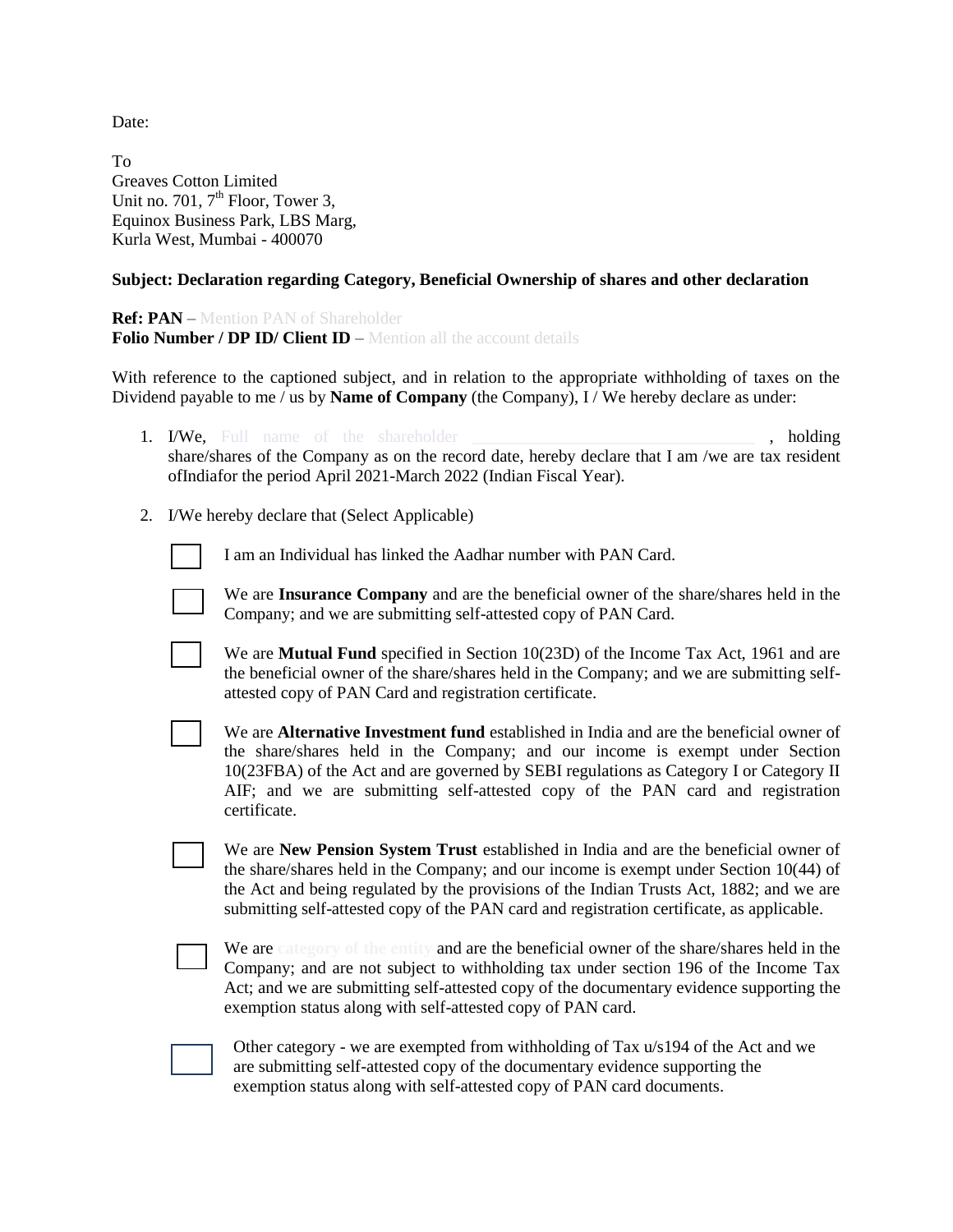- 3. I declare and confirm that, if required under law, I have linked / I will be linking (before 30 Sept 21), Aadhar number with PAN as required under section 139AA(2) read with Rule 114AAA.
- 4. I/We hereby declare and confirm that I/We do not fall under the definition of 'specified person' as provided in section 206AB of the IT Act and defined as under:
	- a. Who has not filed his income tax return for two previous years immediately prior to FY2020-21; and
	- b. The aggregate of TDS and TCS in his case is ₹50,000 or more in each of these two previous years immediately prior to FY2020-21.
- 5. I/We hereby confirm that the above declaration should be considered to be applicable for all the shares held in the Company under PAN/ accounts declared in the form.
- 6. I/ We further indemnify the Company for any penal consequences arising out of any acts of commission or omission initiated by the Company by relying on my/ our above averment.

Thanking you. Yours faithfully, For Name of the shareholder <<insert signature>>

Authorized Signatory - Name and designation

*Note: Kindly strikethrough whichever is not applicable*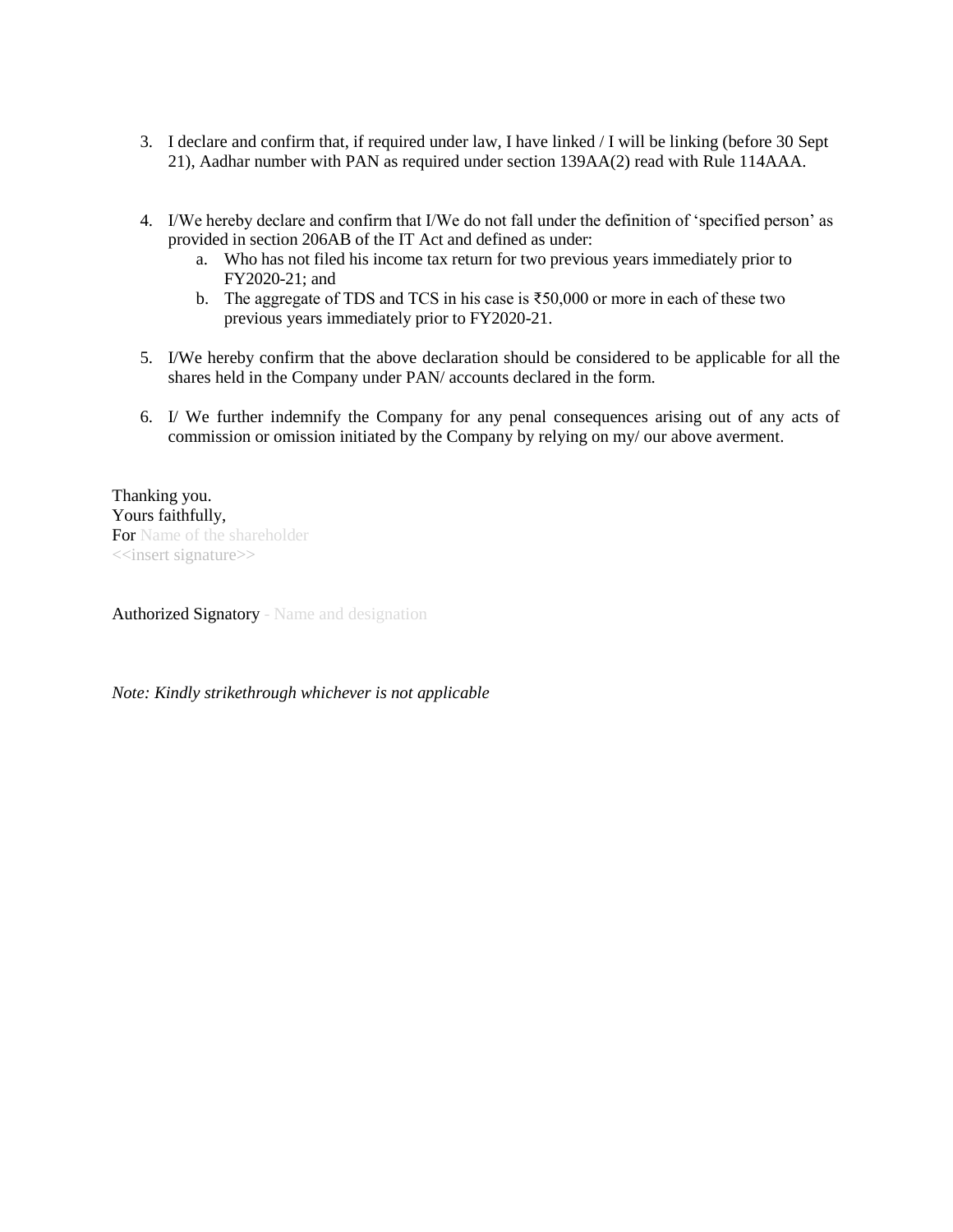#### **FORM NO. 10F**

[See sub-rule (1) of rule 21AB]

## **Information to be provided under sub-section (5) of section 90 or sub-section (5) of section 90A of the Income-tax Act, 1961**

I................................ \*son/daughter of Shri............................................ in the capacity of **EXECUTE:** (designation) do provide the following information, relevant to the previous year2021-22 .......................................................... \*in my case/in the case of...................................for the purposes of sub-section (5) of \*section 90/section 90A:—

| Sl.N<br>$\boldsymbol{o}$ . | Nature of information                                                                                                                                                                                                                                                                                              |           | Details<br># |
|----------------------------|--------------------------------------------------------------------------------------------------------------------------------------------------------------------------------------------------------------------------------------------------------------------------------------------------------------------|-----------|--------------|
|                            |                                                                                                                                                                                                                                                                                                                    |           |              |
| (i)                        | Status (individual, company, firm etc.) of the assessee                                                                                                                                                                                                                                                            |           |              |
| (ii)                       | Permanent Account Number or Aadhaar Number of the assessee if<br>allotted                                                                                                                                                                                                                                          | $\bullet$ |              |
| (iii)                      | Nationality (in the case of an individual) or Country or specified<br>territory of incorporation or registration (in the case of others)                                                                                                                                                                           |           |              |
| (iv)                       | Assessee's tax identification number in the country or specified<br>territory of residence and if there is no such number, then, a unique<br>number on the basis of which the person is identified by the<br>Government of the country or the specified territory of which the<br>assessee claims to be a resident |           |              |
| (v)                        | Period for which the residential status as mentioned in the certificate<br>referred to in sub-section $(4)$ of section 90 or sub-section $(4)$ of section<br>90A is applicable                                                                                                                                     |           | 2021-22      |
| (vi)                       | Address of the assessee in the country or territory outside India during<br>the period for which the certificate, mentioned in $(v)$ above, is<br>applicable                                                                                                                                                       |           |              |

**2.** I have obtained a certificate referred to in sub-section (4) of section 90 or sub-section (4) of section 90A from the Government of .............................................................. (name of country or specified territory outside India)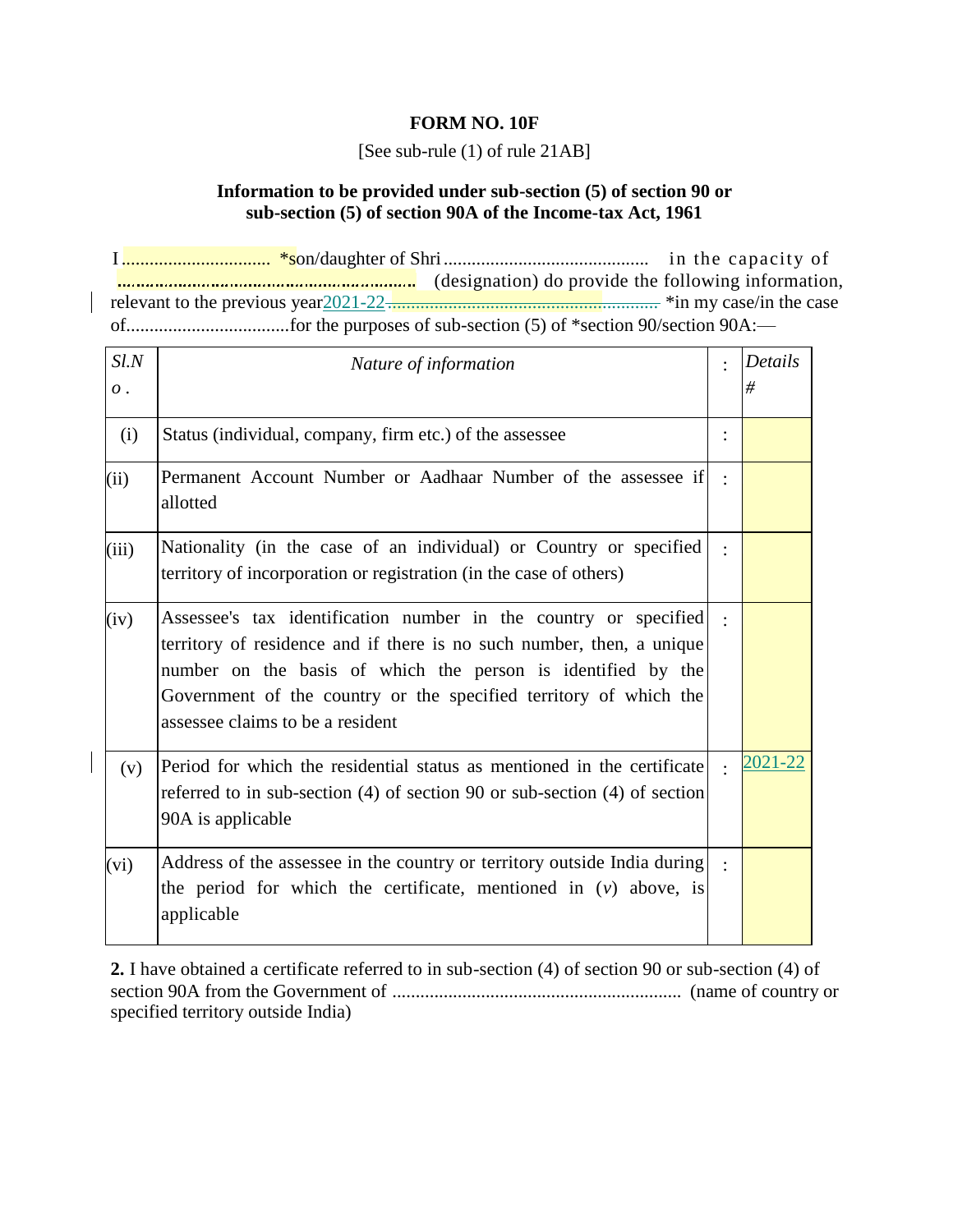*Signature*: ........................................... *Name*: *Address*: ..........................................

*Permanent Account Number or Aadhaar Number.......*

### **Verification**

|                                                                | my knowledge and |
|----------------------------------------------------------------|------------------|
| belief                                                         |                  |
| what is stated above is correct, complete and is truly stated. |                  |

Verified today the ........................................ . day of .......................................... *Signature of the person providing the information*

*Place*: ...........................................

*Notes* **:**

1. \*Delete whichever is not applicable.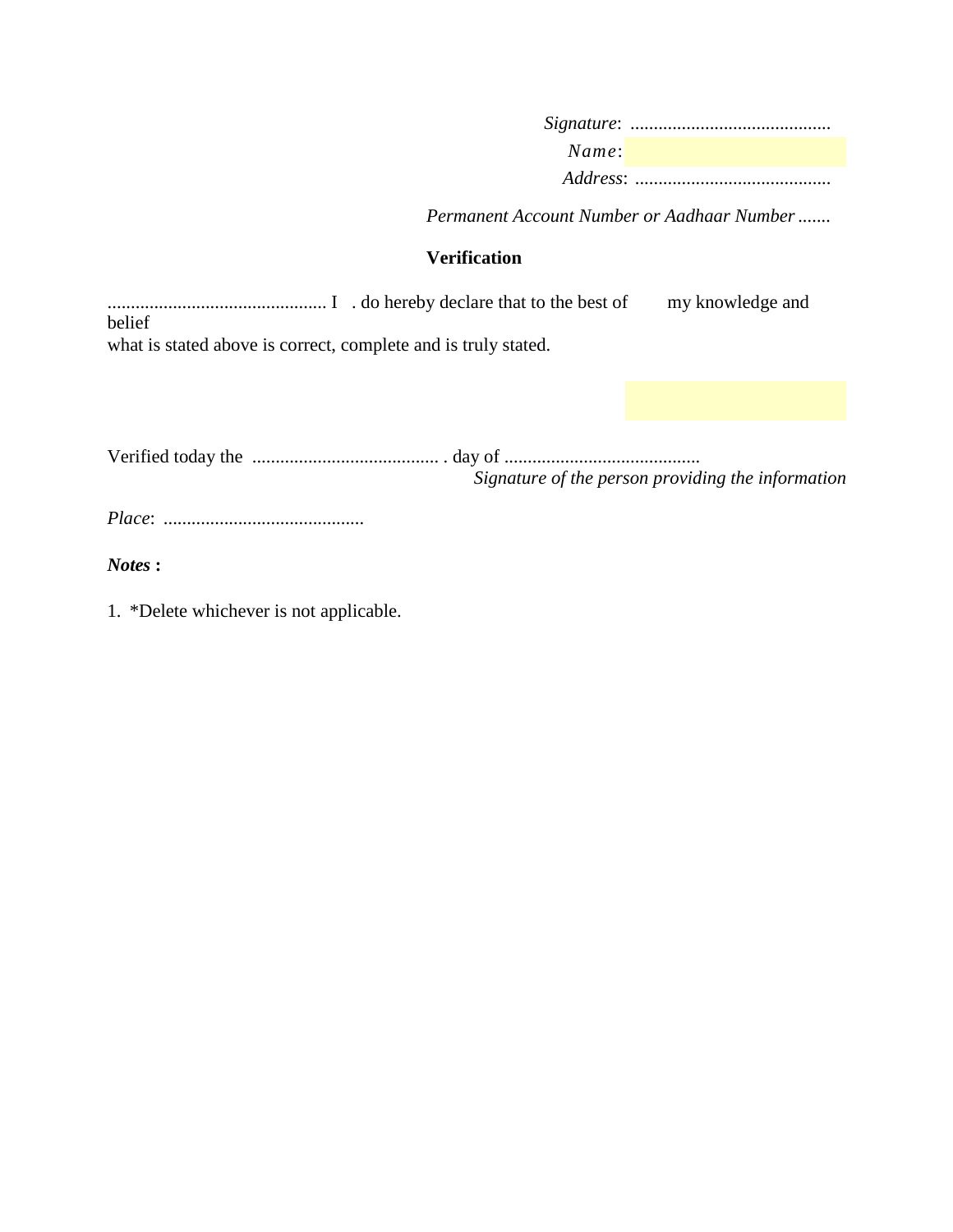2. #Write N.A. if the relevant information forms part of the certificate referred to in sub-section (4) of section 90 or sub-section (4) of section 90A.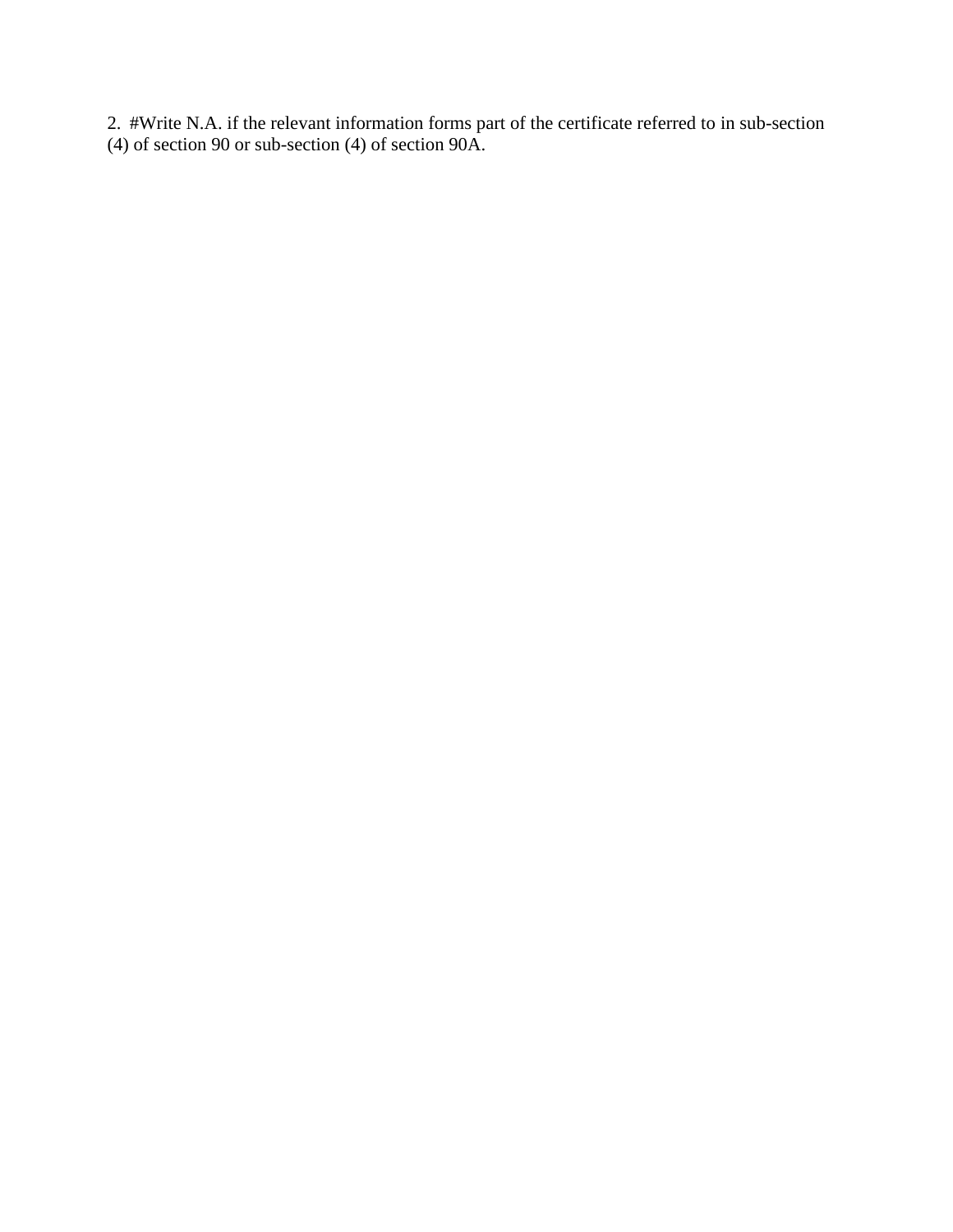Date:

To Greaves Cotton Limited Unit no. 701,  $7<sup>th</sup>$  Floor, Tower 3, Equinox Business Park, LBS Marg, Kurla West, Mumbai - 400070

#### **Subject: Declaration regarding Tax Residency and Beneficial Ownership of shares**

**Ref: PAN** – Mention PAN of Shareholder **Folio Number / DP ID/ Client ID** – Mention all the account details

With reference to the captioned subject, and in relation to the appropriate withholding of taxes on the Dividend payable to me / us by **[Name of Company]** (the Company), **I** / We hereby declare as under:

- 1. I / We, Full name of the shareholder **the state of the state of the state**, holding share/shares of the Company as on the record date, hereby declare that I am /we are tax resident of country name for the period April 2021-March 2022 (Indian Fiscal Year) as per tax treaty between India and country name (hereinafter referred to as 'said tax treaty').
- 2. I / We hereby declare that, I am /we are the beneficial owner of the share/shares held in the Company as well as the dividend arising from such shareholding; and I/ we have the right to use and enjoy the dividend received/ receivable from the above shares and such right is not constrained by any contractual and/ or legal obligation to pass on such dividend to another person.
- 3. I/We confirm that I/We are entitled to claim the benefits under the Treaty as modified by the multilateral convention to implement tax treaty related measures to prevent base erosion and profit shifting (MLI) including but not limited to the Principal Purpose Test (PPT), limitation of benefit clause (LOB), Simplified Limitation of Benefits (SLOB), period of holding of shares etc. as applicable. We specifically confirm that my affairs / affairs were not arranged such that the main purpose or the principal purpose thereof was to obtain tax benefits available under the applicable tax treaty.
- 4. I/We confirm that I/We have not entered into an impermissible avoidance arrangement i.e. an arrangement, the main purpose or one of the main purposes of which is to obtain a tax benefit and it (a) creates rights, or obligations, which are not ordinarily created bet-ween persons dealing at arm's length (b) results, directly or indirectly, in the misuse, or abuse, of the provisions of this Act (c) lacks commercial substance or is deemed to lack commercial substance under section 97, in whole or in part; or (d) is entered into, or carried out, by means, or in a manner, which are not ordinarily employed for bona fide purposes.
- 5. I/We hereby furnish a copy of valid Tax Residency Certificate dated \_\_\_\_\_\_\_\_\_\_ having Tax Identification number\_\_\_\_\_\_\_\_\_\_\_\_\_ issued by \_\_\_\_\_\_\_\_\_\_\_\_ along with a copy of Form 10F duly filled and signed for the period April 2021-March 2022.
- 6. I/We further declare that I/we do not have and will not have any taxable presence, fixed base or Permanent Establishment in India as per the said tax treatyduring the period April 2021 – March 2022.